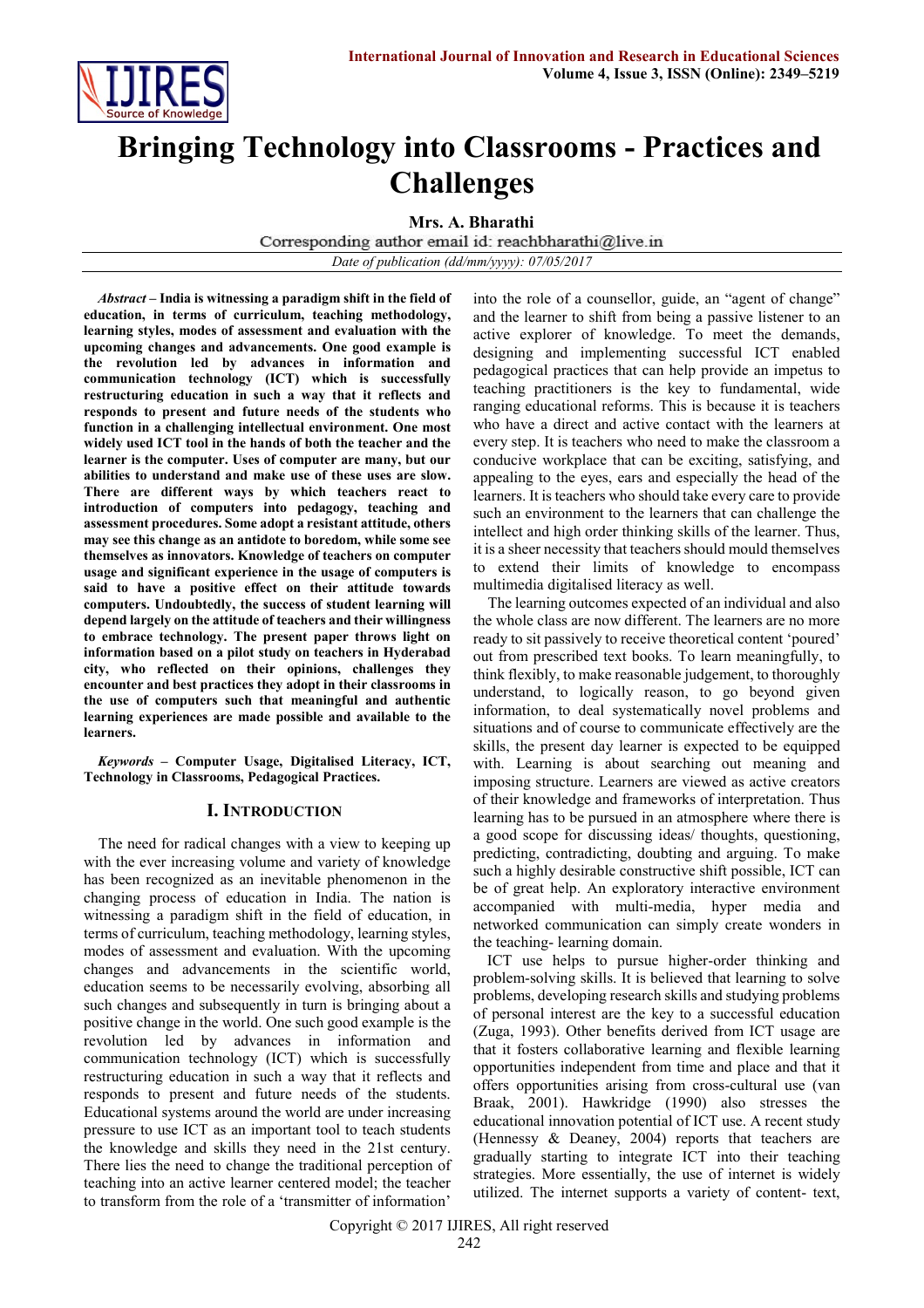

audio, video, games, animations and simulation. (Dubey M, 2011)

#### **II. COMPUTER-AN IMPORTANT RESOURCE**

The first step to technology integration is to understand teacher's beliefs and attitudes towards ICT. (Meyer, 1997). The teacher's own beliefs and values play a very important part in shaping their pedagogical practices and in creating innovative learning opportunities in the class room. The success of a  $21<sup>st</sup>$  century teacher depends on her ready willingness to integrate technology into education. From the wide array of ICT tools available like the range of audio devices, Television, Radio, Mobile gadgets, interactive white boards etc, one commonly and widely used user friendly ICT tool is the computer. Computer can be utilised with other multimedia or it can stand alone and still serves its basic purpose. If teachers see introduction of computers into their subject as bringing curriculum change with it, they may react in different ways; some may adopt a resistant attitude to this change; others may see this change as an antidote to boredom, while some see themselves as innovators. The success of a student who can view computer as an important tool of learning, will largely depend on the attitude of teachers, their willingness to embrace technology and to mould themselves as computer literates.

A small scale project study was conducted by students pursuing M.Ed. course in M N R College of Education, Hyderabad, on around 100 secondary school teachers working in different Government and Private schools across Hyderabad city, out of which 47 are male teachers and 53 are female teachers.

The study was conducted in 2 phases. The objective of the study in the 1<sup>st</sup> phase was to arrive at the information about the number of teachers who had considerable knowledge/experience in the use of computers and who showed a favourable attitude towards the usage of computer for pedagogical practices. Accordingly, preliminary details covered information about type of school, gender, computer knowledge of teachers, significant experience in the usage of computers and whether they had a positive or negative attitude towards the use of computer for the purpose of pedagogical practices.

The outcome of preliminary data analysis is :

- 60% of teachers reported "Nil" knowledge on usage of computers.
- 12% of teachers had significant experience in the usage of computers.
- 28% of teachers integrated computers into teaching.
- 60% of teachers reported resistance to the use of computers. (This reflects a strong negative attitude towards use of computers).
- 12% of teachers reported technical specialisation.
- Government school teachers are more reluctant to use computers for education than their peers working in private schools.
- Female teachers exhibited higher level of reluctance to use computers when compared to their male counterparts.

 The second phase of the study involved collection of data from those teachers who used computers in education regarding pedagogical practices they employed and also the challenges encountered there in.

## **III. COMPUTER BASED PEDAGOGICAL PRACTICES**

- A combination of projector and computer are used to project the class notes on the screen as notes becomes more legible and is error free. The notes is saved as a record for use in the future.
- Subject information/class notes/summary of class room discussions or group work / time tables and specific announcements are sent to the whole class via e-mail/web page.
- Students are encouraged to create and present Power Point presentations in the classrooms and also share their individual work with the group members or the whole class via e-mail. At times when there is no access to a computer a overhead projector is used for the purpose and students prepare transparencies instead.
- Students are given information about specific related web-sites while a lesson is being taught and are encouraged to use these web-sites either at home or in a computer lab for better understanding and further learning.
- In the absence of a projector, students are given hand-outs that include notes/material presented in slides or screen captures of the pictures displayed on the computer monitor while the lesson is being taught. Students later use these hand-outs as reference material individually in the computer lab for further work-out.
- To assign project works to students, a sample power point presentation is created by the teacher and is presented to the whole class either on computer monitor or projector screen. Also, a printed copy of specific written instructions about their project work along with information about appropriate Web-sites to be visited is provided to the students.
- To ensure collaborative learning, students of mixed abilities are grouped up into teams ensuring that at least one in the team possesses computer knowledge. Assignment worksheet is provided to the team leader that describes the nature of the task to be accomplished along with specific instructions if any. Each team member is made responsible for a specific part of the assignment. After the given time, the team finally present their work to the whole class. The team members change roles for the next assignment.

#### **IV. CHALLENGES**

- Room size makes it difficult for all students to be able to see the screen in the absence of a projector.
- Unavailability of Projectors in the school.
- There is no separate computer lab in school.

Copyright © 2017 IJIRES, All right reserved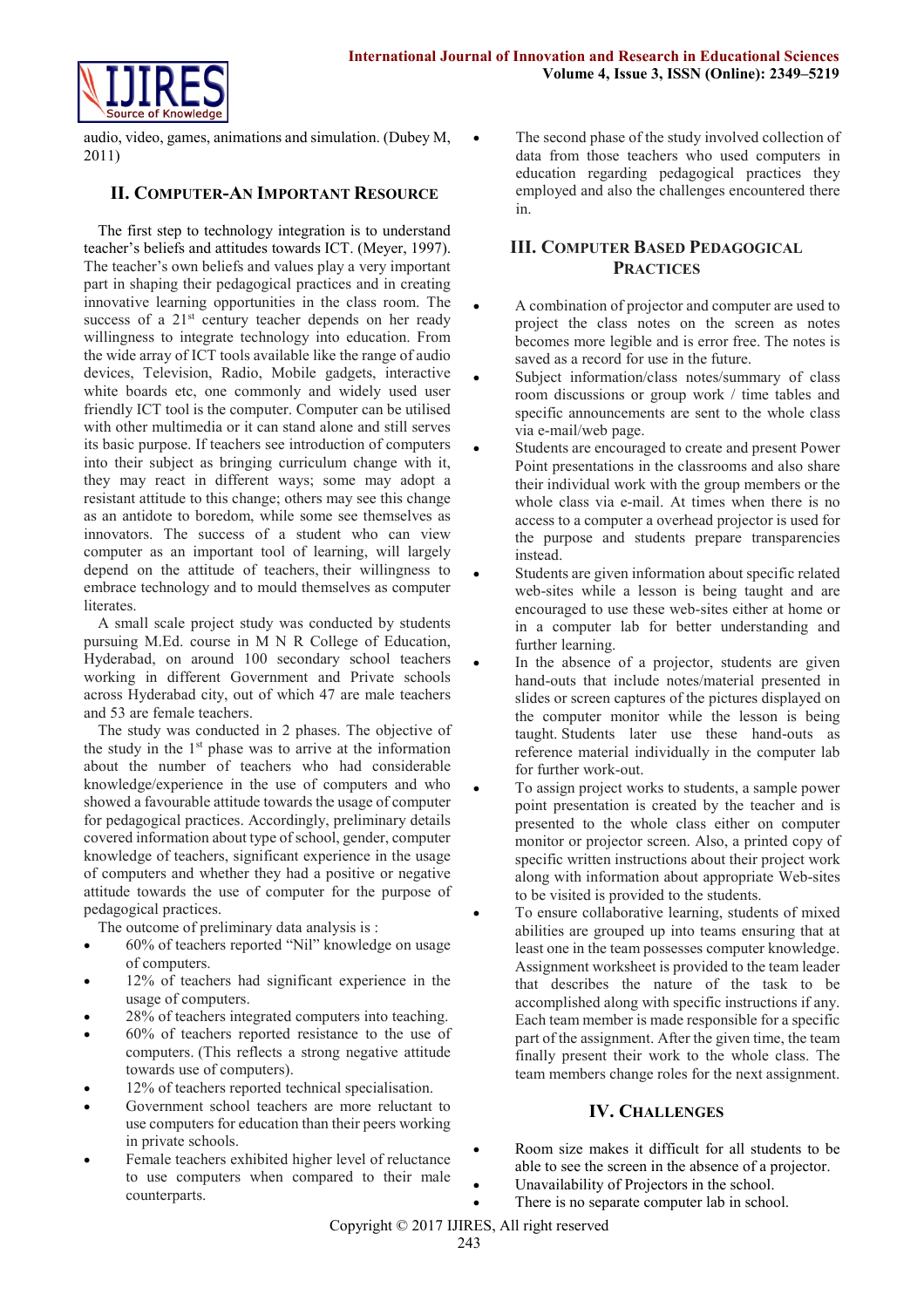

- There is either no internet connection or for most part of the time is slow / unreliable.
- There is no separate 'help provider' to address functionality issues.
- Use of computers in teaching is time consuming and an extra burden for the teacher.
- Students may falsely present plagiarised work from internet as their own.
- Not all students have access to computers / internet outside school campus.
- Over reliance / inappropriate use of computers as a teaching tool can compromise teaching- learning effectiveness.
- Heavy emphasis on use of computers / internet is a disadvantage to most students.
- Not many teachers are interested or have the knowledge to operate the computer.

#### **V. REMEDIES / SUGGESTIONS**

- Use of computers should be viewed by the teachers as a break to the routine duties and which can enhance productivity but not as a burden.
- Teacher training should include instructional applications of computers. Practicals in the same should be made mandatory and should carry weightage.
- In-service teachers should be provided with training in learning and updating computer related skills preferably within the school hours.
- The prime factor that inhibits integration of ICT in most schools is lack of the required infrastructure, hardware, software and technical support. Every individual school where there is almost no basic ICT support, should proceed in their adoption and use of ICT. They should begin with purchase or have had donated computers and other ICT tools.
- Availability of at least one computer with internet facility and a projector in schools should be made mandatory.
- To integrate computers with teaching, there should necessarily be an improvement in awareness, knowledge, necessary skill, competence and confidence among teachers. Every teacher should at first set a goal to use computer in teaching. Later, teachers should put in goal directed efforts to strengthen individual abilities, overcome professional obstacles, constantly keep self motivated and manage stress and time effectively for the positive achievement of the goal. Once done, the satisfaction in experiencing the benefits of integrating computers with teaching and better learning output will automatically persuade colleagues to take up similar tasks. They can also share and spread their 'new' ideas, experiences and successful practices to their peers through online social networking groups.
- For those students who do not have a computer at home, after school or weekend access to computer labs and the school library could be provided. Schools can conduct a 'donate-a-computer' program

with local businesses or utilise the services of local computer learning centers.

- Teachers can have their students grouped into teams based on their knowledge and computer skills. The most knowledgeable team can help the teacher to deal with hardware issues, printing problems, working with multimedia, specific software programs, and saving files. Also, can help other teams who are progressing slower or who need assistance through peer- tutoring.
- Teachers can allow 'students led presentations', where students can develop a multimedia presentation for demonstration before the class, incorporating text, charts, graphs, sound effects, and video into their presentations.. This allows students to build their computer skills, share their work with others, exercise their creativity, and develop public speaking skills.
- Internet based simulations keep students active and interested. Simulations are multimedia based internet sites that dynamically demonstrate information and activities. Video/Audio files could be downloaded and saved for future use.

### **VI. CONCLUSION**

Best practices are an inherent part of a curriculum that exemplifies the connection and relevance identified in educational research. They interject rigor into the curriculum by developing thinking and problem-solving skills through integration and active learning. Relationship between teacher and student is built through opportunities for communication and teamwork. As best practices involving technology are applicable to all grade levels and provide the building blocks for instruction, all the teachers are expected to follow and create innovative ones. Best pedagogical practices motivate, engage and prompt students to learn and achieve and only those students who receive a balanced curriculum and possess the knowledge, skills and abilities to transfer and connect ideas and concepts across disciplines will be successful. Thus, let all administrators, teacher educators, teachers and other stake holders team up to provide and make possible the best technology based pedagogical practices available to the 21st century learners.

#### **REFERENCES**

- [1] van Braak, J. (2001). Factors influencing the use of computers mediated communication by teachers in secondary education. *Computers and Education*, 36, 41–57.
- [2] Dubey, M. (2011). *Effective e-Learning. Design, Development, Delivery.* Hyderabad: University Press.
- [3] Hawkridge, D. (1990). Who needs computers in school, and why? *Computers and Education*, 15, 1–6.
- [4] Hennessy, S. & Deaney, R. (2004). Sustainability and evaluation of ICT-supported classroom practice. Final report for Becta. ICT Research Bursary. Retrieved July 5, 2005, from http://becta.org.uk.
- [5] Hennessy, S., Ruthven, K. & Brindley, S. (2005). Teacher perspectives on integrating ICT into subject teaching: commitment, constrains, caution, and change. *Journal of Curriculum Studies*, 37, 155-192.

Copyright © 2017 IJIRES, All right reserved